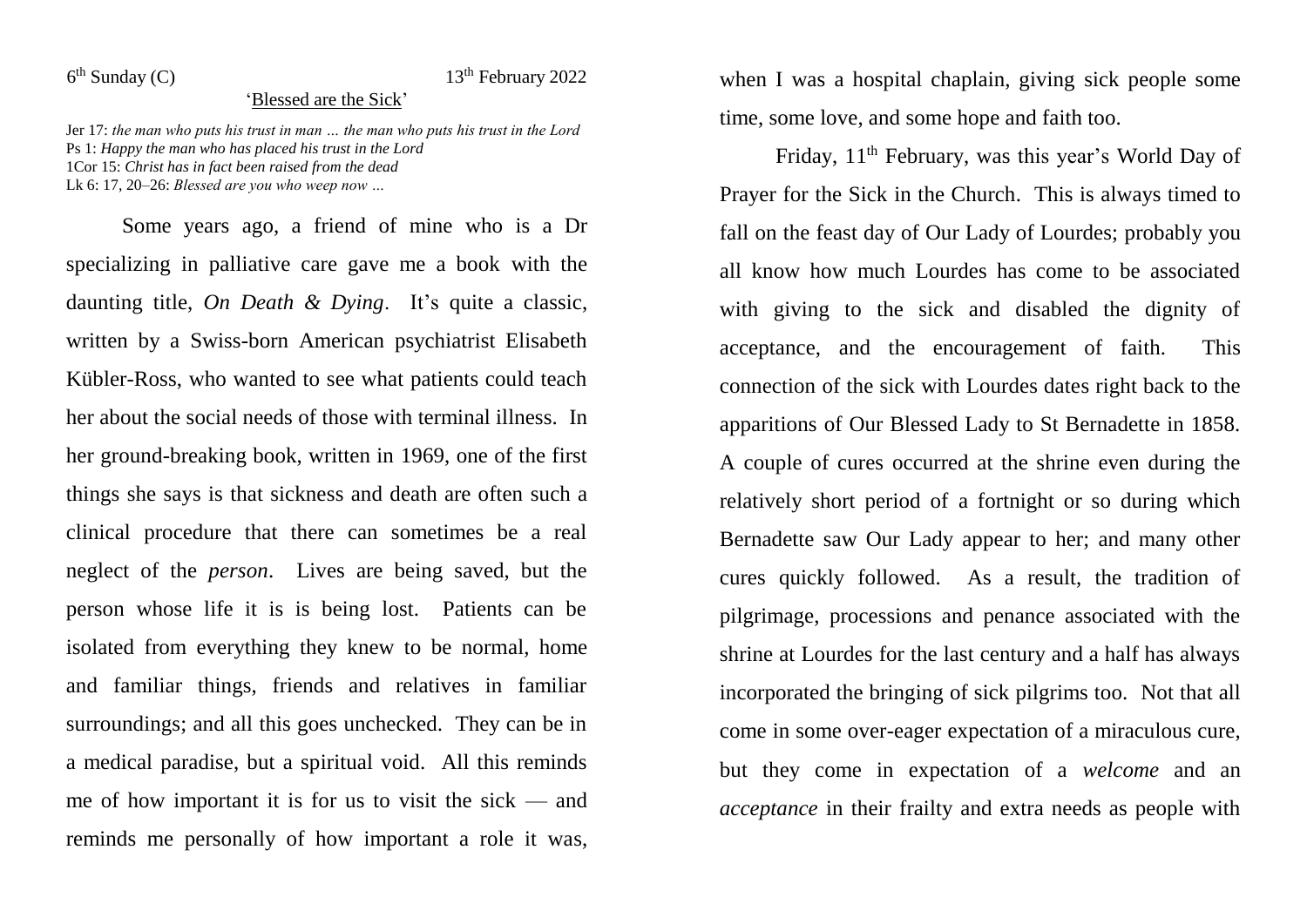sickness and disability. What spiritual fruitfulness it is, for those in such physical need to receive in Lourdes the time, care, and assistance of so many other pilgrims. In Lourdes, the sick pilgrims are at the centre of the pilgrimage community. This models exactly what human society should be about in God's sight: the most vulnerable, rather than pushed to the margins, are at the very heart, so that they are cared for with the greatest respect. In Lourdes most especially, this is in evidence; the whole person, spirit, soul and body, is attended to — truly holistic care for the human being, made in God's image and likeness. In fact, one might say that going to Lourdes, one sees the whole Church in miniature, the Church in action — love of neighbour and love of God truly active, and in perfect harmony. Really uplifting and inspiring.

Much of what Lourdes stands for, then, is just what Dr Elizabeth Kübler-Ross recognised was missing in much modern-day treatment of the sick. Lourdes expresses a mother's love, the concern of Our Lady for every one of her Son's followers. Lourdes shows that time and patient

care *are* available for people if only we make a little effort. Lourdes also reminds us that it is the sick themselves who often set the example — models of extraordinary patience in the face of enormous suffering, and of holiness in seeing God's goodness at work in the difficulties. Our Lady's shrine at Lourdes is a place where all can learn from a mother's love the supreme advantage of knowing Christ, Jesus her Son who underwent such sufferings.

Assisting at Lourdes with the sick is a key part of our Newman House year and outreach work, as we began to mention last Sunday. I have been going to Lourdes to help with the sick and disabled ever since I was an undergrad, from my student chaplaincy, and have now been 32 times — on average once a year since 1988, until Covid hit. It is something that I would highly recommend; just as I was invited to go when a student, and 'got hooked,' so I strongly urge you to consider coming this summer (late July, for a week) — we are able to provide a generous discount for the pilgrimage, owing to a grant that we have already been promised.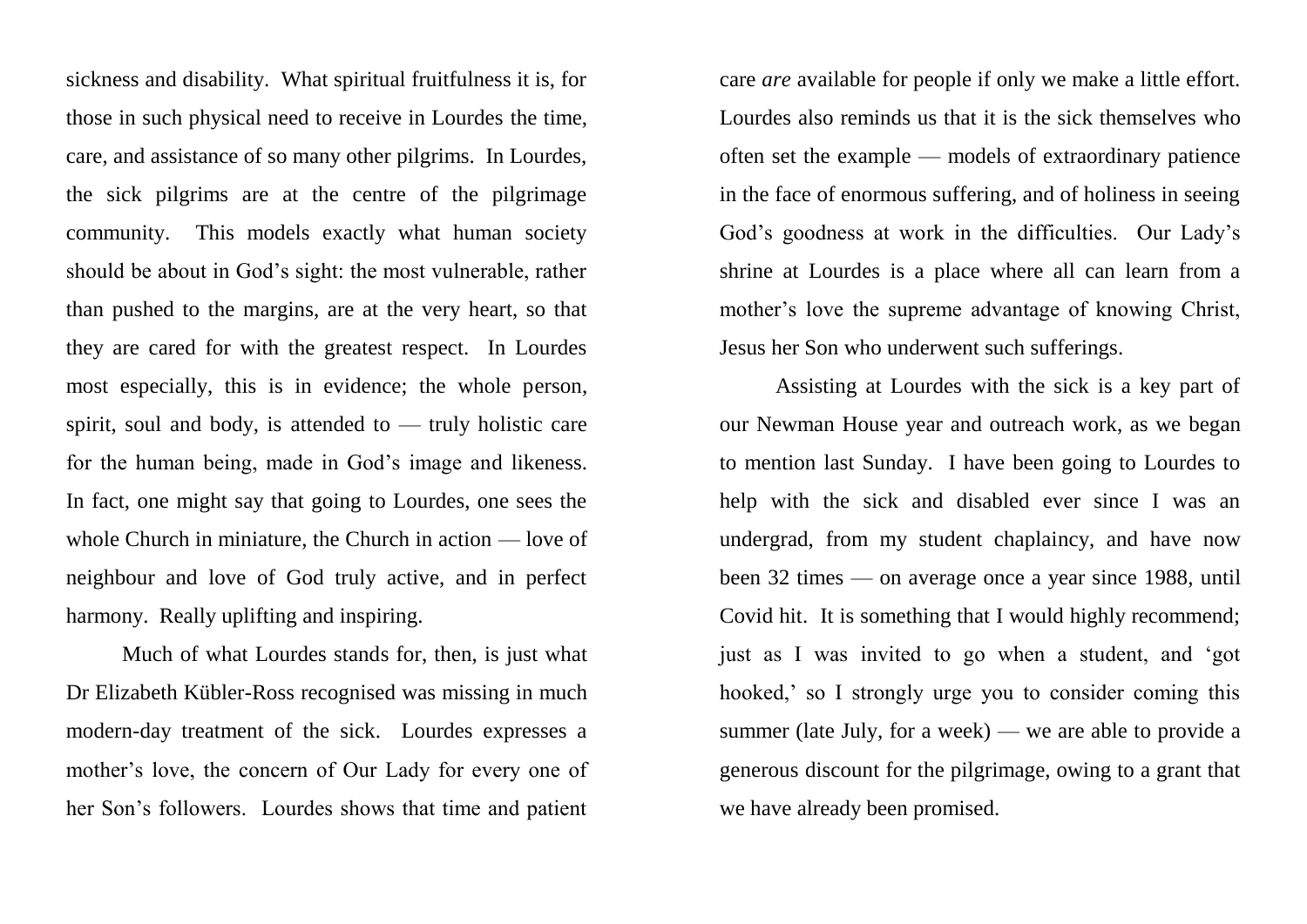Of course, Lourdes is a very special place where our faith in the meaning of suffering is particularly in focus. But wherever we may be, our faith should be the familiar place which makes us feel at home, even in sickness. If we neglect our need of God day and night, then sickness and death can lead to fears and anger. It's common to hear expressions such as 'Why me?' / 'I never imagined I would end up like this' / 'What have I done wrong that God punishes me like this?' / 'I have got to blame somebody.'

But the holiest people I meet are people who in sickness never seem to grumble; who wouldn't give you any idea of the pain they're in; who still think of others even though they're the ones in need. From somewhere they seem to find the faith for expressions like: 'Lord, You suffered too, make me like You' / 'Lord, I need You every moment of the day in all this' / 'Lord, I know that I've done wrong, and I do need to make it up to You.'

These two contrasting approaches are like the two ways which the readings speak of today — one way is about trust in *ourselves*; the other way is about trust in *God*. One way is about our *own* attempts to heal ourselves; the other is about letting *God's* power heal us in His own way and in His own time, which may not necessarily be in this life. If we take the way of total reliance on God, as Jesus suggests, then we're not only coming to God in times of affliction, praying just when things are bad, but praying at all times, open to the truth about life, that it is Godgiven, rather than insulating ourselves from that truth, and pretending we're on top of it all, … because we never are!

Jeremiah's words about the tree by the stream could precisely describe a sick person whose roots of faith already run very deep through prayer: *when the heat comes it feels no alarm, its foliage stays green; it has no worries in a year of drought, and never ceases to bear fruit.* And perhaps, mindful of the devoted attitude of Our Lord to the sick, in today's Gospel passage — *they came to hear Him and be cured of their diseases* — we could imagine Jesus adding these words to the version of His beatitudes we also heard: "Blessed are the sick, for they can experience God's healing touch; alas for those who have never been ill, for